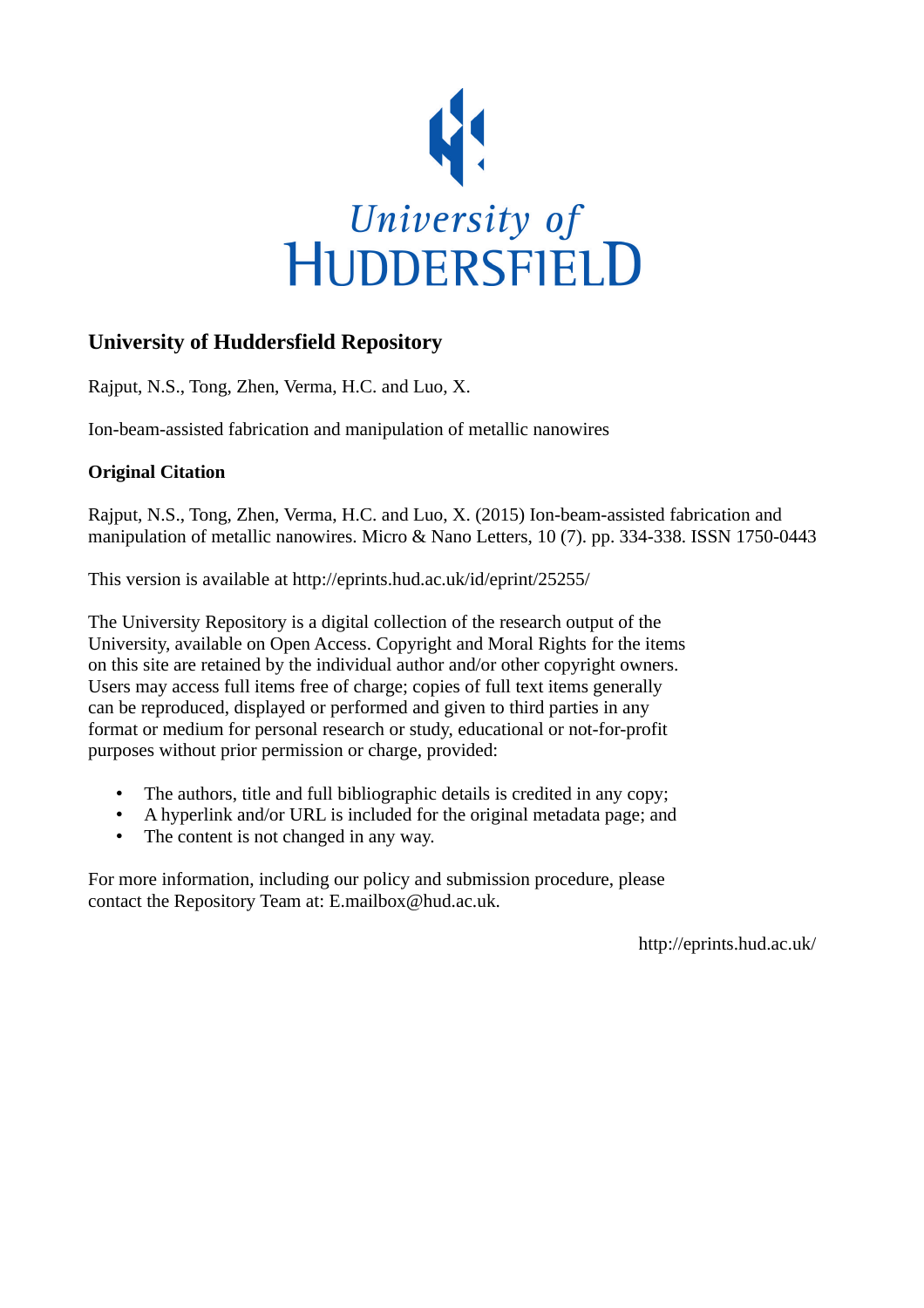### **Ion beam assisted fabrication and manipulation of metallic nanowires**

*N. S. Rajput1, 2, Z. Tong<sup>2</sup> , H. C. Verma<sup>1</sup> and X. Luo<sup>2</sup>*

*<sup>1</sup>Department of Physics, Indian Institute of Technology Kanpur, Kanpur 208016, India*

*<sup>2</sup> Department of Design, Manufacture and Engineering Management, University of Strathclyde, Glasgow G1 1XQ, United Kingdom E-mail: xichun.luo@strath.ac.uk*

Metallic nanowires are the key performers for future micro/nano devices. Controlled maneuver and integration of such nanoscale entities are in high demand. In this letter, we discuss about a fabrication approach that combines chemical etching and ion beam milling to fabricate metallic nanowires. The shape modification of the metallic nanowires using ion beam irradiation (bending towards the ion beam side) is investigated. The bending effect of the nanowires is observed to be instantaneous and permanent. The ion beam assisted shape maneuver of the metallic structures is studied in the light of ion induced vacancy formation and reconfiguration of the damaged layers. The manipulation method can be used in fabricating structures of desired shape and aligning structures at a large scale. The controlled bending method of the metallic nanowires also provides an understanding of the strain formation process in nanoscale metals.

**1. Introduction:** Nanowires (NWs) have 1D structure with various excellent size dependent properties and have immense applications e.g., in sensor technology, nanoelectronics, energy, photonics, environment, etc. They (NWs) are recognized as the building blocks of the next generation micro/nano electronic devices [1-4]. Various fabrication techniques have been developed by several research groups to fabricate NWs [3-10]. However, as compared to the research on developing varieties of NWs, the extent of applicationoriented research on NWs is limited. The reason could be the challenges encountered in handling and integration of the nanoscale features with relatively larger units or devices.

In recent decades, various integration approaches have been proposed. Wu et al. demonstrated an approach to grow organic NWs on Au coated areas through a surface energy induced process [11]. Patterned growth of the NW arrays and in-situ device integration were achieved by manipulating the Au electrode geometries. Peng et al. developed a welding process for assembling nanoscale objects, where the nanomanipulator probes were used to deposit nanoscale volume of a predefined material by Joule heating method [12]. Moreover, direct manipulation of NWs using nanomanipulator and atomic force microscopy tip has also been carried out [13, 14]. The site-specific programmable growth technique to grow branched Si NWs, discussed by Jun et al. can lead to the development of a reliable nanoscale maneuver and integration technique [15]. Based on the Bosch process, Arkan et al. has proposed another technique for the fabrication and integration of Si NWs with microscale metallic electrodes/contacts [16]. These studies show a promising start in the development of manipulation and integration approaches for NWs with micron entities; however, in order to meet the challenges in designing the future micro/nano scale devices, it is necessary to develop a versatile, material independent, and precisely controllable (with nanometric resolution) manipulating and integration method for NWs.

In this article, we present the work on ion induced shape modification process of metallic NWs. Though there are several popular and low cost methods are available [4, 9, 10], we have implemented a different approach in order to create the NWs. A combined process of chemical etching and ion beam milling has been used in order to fabricate the metallic nanowires. This fabrication approach has a unique advantage. The fabrication procedure during the ion beam milling can be monitored *in-situ* and thus the wire thickness can be controlled easily. The ion matter interactions during the controlled shape modification of the metallic nanostructures are studied. The ion beam assisted shape modification (Ion induced manipulation (IIM)) method has potential application in fabricating structures of desired shape as well as in assembling and editing micro/nano electronics.

The fabricated and manipulated NWs can be used in Scanning Probe Microscopy (SPM) as a probe tip, where the resolution is often defined by the tip geometry. The high aspect ratio of the probe (i.e. the NW) can provide extra benefit in terms of examining deep vertical structure without considerable artifacts. The metallic NWs can also be used as field emitting tips. The additional IIM process can provide the desired geometry easily.

**2. Materials and methods:** High quality, corrosion resistant metallic wires (Heraeus make) were used for the experiment. The diameters of the wires were  $17 - 40$  µm. In order to thin down the wires from micron to nano dimension, a two-stage step-by-step processing approach was used. Initially, the wires were thinned down to few microns  $({\sim 5 \mu m})$  using specific chemical etching processes and further reduction to few tens of nm was achieved using ion beam milling process. These processes are discussed below.

#### *A. Step I: Chemical etching*

The metallic wires (diameter:  $17 - 40 \text{ µm}$ ) were taken and immersed in acid solutions in order to thin down the diameter. The etching solutions were prepared using commercially available chemical reagents (Rankem, RFCL Ltd.). For etching Al wires (discussed in this article), solution was prepared with the available HCl reagent, diluted with  $\sim 60$  % H<sub>2</sub>O. The wires were kept in the etching solution to thin the wire diameter down to few µm (Fig. 1). The thinned wires, feebly visualized by naked eye, can be properly inspected in Scanning Electron Microscope (SEM). The thinned wires were held by fine tweezer and rinsed with deionized water to clean and remove any unwanted substance from the wires' surfaces.

The part of a wire that was thinned down by the etching process was gently gripped with the help of a fine tweezer and one end of the wire was glued to an Al stub with the other end hanging freely. Conductive Silver paint (Leitsilber 200, Ted Pella Inc.) was used to glue the wire with the stub and kept in ambient air for  $\sim$  5 min to dry out properly. The use of silver solution also ensures a proper electrical grounding of the wire (Fig. 1). Subsequently, the prepared sample (the wire along with the stub) was taken and placed inside a Focused Ion Beam (FIB) chamber for further thinning down of the wire.

#### *B. Step II: Ion beam milling*

Dual beam FIB systems (Nova 600 NanoLab and Nova 200 NanoLab, FEI make) were used for the experiments. The systems employ Ga Liquid Metal Ion Sources (LMISs) to produce high quality beam of singly charged Ga ions and Sirion type Field Emission Guns (FEGs) to generate high-resolution electron beams.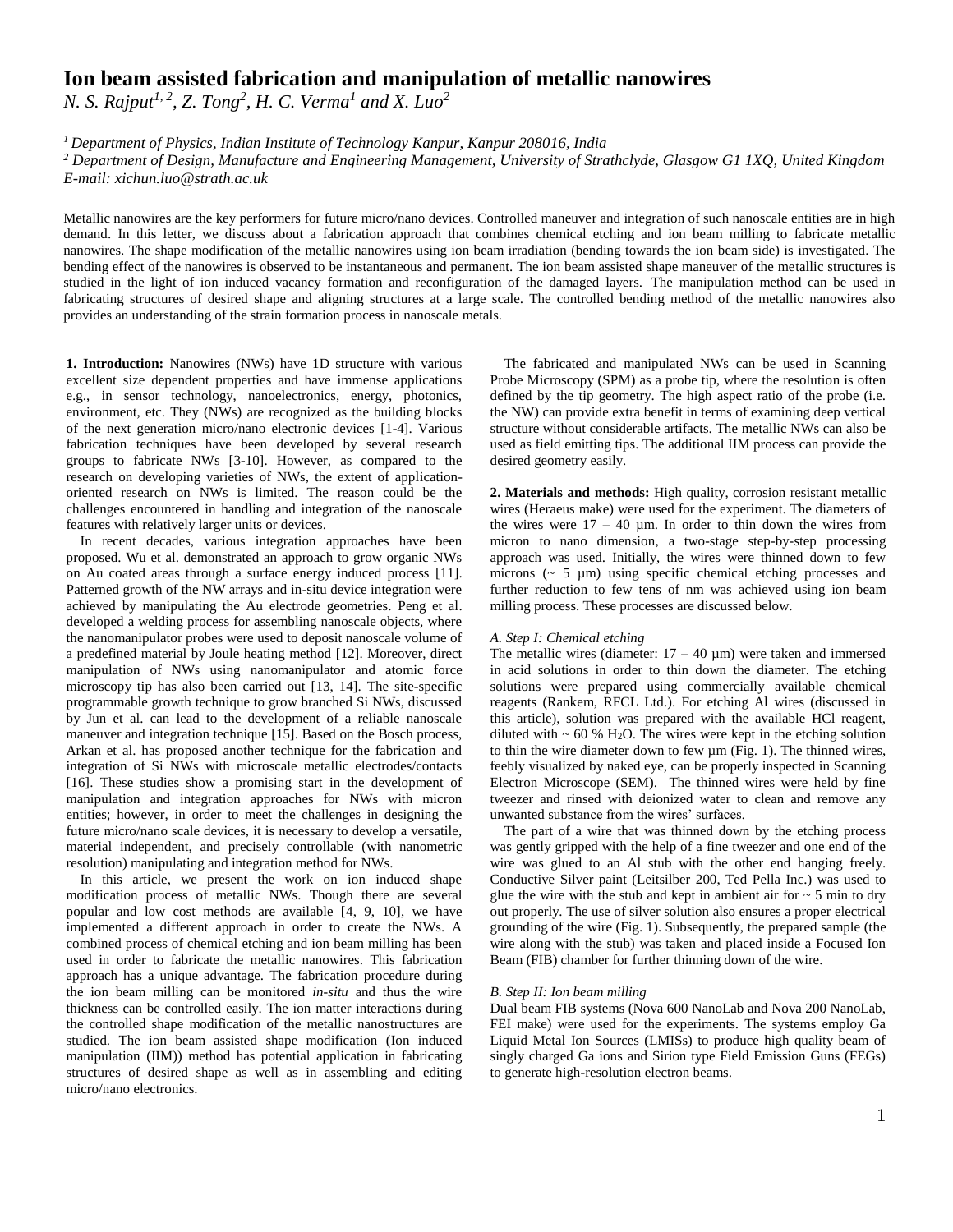The free end of the wire was irradiated from the top direction with high beam current of  $\sim$  20 nA (applied beam voltage: 30 kV) as shown in the Fig. 1*c*. Because of the sputtering process (material removal due to ion beam irradiation), the thickness of the wire got further reduced. As the wire got reduced to  $\sim 1$  µm, the beam current was also reduced and set at  $10 - 50$  pA for fine milling. As the diameter of the wire got reduced further, the nanowire started moving towards the ion beam direction due to ion induced bending process (discussed in details in the following section) and produced a sharp angle with the rest of the unirradiated wire (Fig. 1*d*). Sputtering and bending using controlled irradiation resulted in the formation of a fine nanowire being fabricated at the edge of a relatively thicker wire.



Fig. 1 *The schematic picture shows the steps to fabricate a metallic nanowire.*

*a Metallic wire (diameter: 17 – 40 µm) is partially immersed in an acid solution for etching,* 

*b One end of the etched part of the wire (diameter ~ few µm) is glued with a metallic stub with the other end hanging freely,* 

*c The sample (metallic stub with the glued wire) is taken inside the FIB chamber and further irradiated by 30 keV Ga ions to thin down the wire,* 

*d The fabricated nanowire. The structure makes a sharp angle with the rest due to the ion induced bending process.*

**3. Results and discussion:** SEM image of an Al nanowire fabricated using the above approach is shown in Fig. 2. Inset image shows the zoomed-in part of the fabricated nanowire. The image was taken at 15 keV beam energy,  $2.2 \times 10^8$  electrons  $\mu$ m<sup>-2</sup> s<sup>-1</sup> beam flux, and 100 ns beam dwell time. During the SEM scanning, charges can get accumulated in the wire and may affect the SEM image formation process. As a result, the perception of the wire thickness and shape in the SEM image may differ from the actual size and shape. This is discussed in details in the following section.

#### *A. Imaging and charging effect*

Another example of a nanowire fabricated using the above-mentioned processes is shown in Fig.  $3a$ . The diameter of the wire is  $\sim 25$  nm. The nanowire has several curves in different portions of the structure. SEM images of the nanowire (Fig. 3) were taken at the applied beam voltage of 15 kV and beam flux of  $1.9 \times 10^8$  electrons  $\mu$ m<sup>-2</sup> s<sup>-1</sup>. Fig. 3*a* was taken at a relatively low beam dwell time (*td*) of 100 ns. A bright region (dotted portion in the image) appears in the image. The same nanowire imaged at beam dwell time of 1 µs is shown in Fig. 3*b*. The bright layer seems to diminish in this case and nearly disappears when the beam dwell time was increased to 10 µs (Fig. 3*c*).

During the beam scanning, large amount of charges will accumulate on the NW as it requires finite amount of time  $(t_f)$  to get discharged through the base region of the nanowire and the sample stub. *t<sup>f</sup>* depends on the amount of charge and the channel through which it gets discharged i.e., the wire. Thus, the wire diameter can immensely affect in the discharging process of the accumulated charges.

At fast scanning mode (low  $t_d$ ), when  $t_d < t_f$ , the accumulated charge could not get sufficient time to discharge and as a result, the charging effect (the bright layer) appears in the wire (as shown in the Fig. 3*a*). However, when the scanning speed is slowed down sufficiently, the accumulated charges find sufficient time to get discharged and as a result, the bright region nearly disappears (Fig. 3*c*). The nanowire finally seems to have a uniform thickness throughout its length.



Fig. 2 *SEM image of a nanowire fabricated using a combined process of chemical etching and ion beam milling. Inset shows a zoomed-in view of the fabricated structure.*



Fig. 3 *SEM images of a nanowire taken at the applied beam voltage of 15 kV.* 

*a Was taken at the beam dwell time (td) of 100 ns. The portion encircled with dotted line shows the charging effect.* 

- *b Was taken at*  $t_d = 1$   $\mu$ *s, and*
- *c Was taken at t<sub>d</sub>* = 10  $\mu$ s.

#### *B. Ion induced manipulation (IIM) and its mechanism*

The fabricated metallic nanowire (Al) was subjected to 30 keV Ga ion beam as illustrated in Fig. 4*a*. The irradiation was made at an incident angle of  $\sim 45$  ° with the irradiated flux of  $5.6 \times 10^6$  ions  $\mu$ m<sup>-2</sup> s<sup>-1</sup>. The arrow lines in the figure show the direction of the ion beam irradiation. Fig. 4*b-d* shows the SEM snapshots, taken after every 2 − 3 frames of ion beam scanning. The snapshots show the gradual bending of the nanowire towards the ion beam direction. The deviation of the nanowire from its initial position is termed as *θ* and the measured values are shown in the figures. The bending process is found to be instantaneous and permanent. The "permanent" behavior of the bending process infers the plastic nature of the process. The evolution of the bending process is shown in Fig. 4*e* by overlapping all the images 4*a-d*. Fig. 4*e* shows an important feature of the bending of the NW. The base part of the fabricated NW is found to bend considerably as compared to the other portion of the NW.

Ion induced bending process has been observed by various groups in different nanoscale materials. The bending of carbon nanotube [17], nanowires [18-21], carbon nanopillar [22], biological structure [23], thin film structures [24], metallic cantilever [25] are reported and various mechanisms have been proposed to explain this nanoscale phenomenon. Some of the observed bending processes are discussed on the basis of ion induced damage formation [17-19, 21, 24],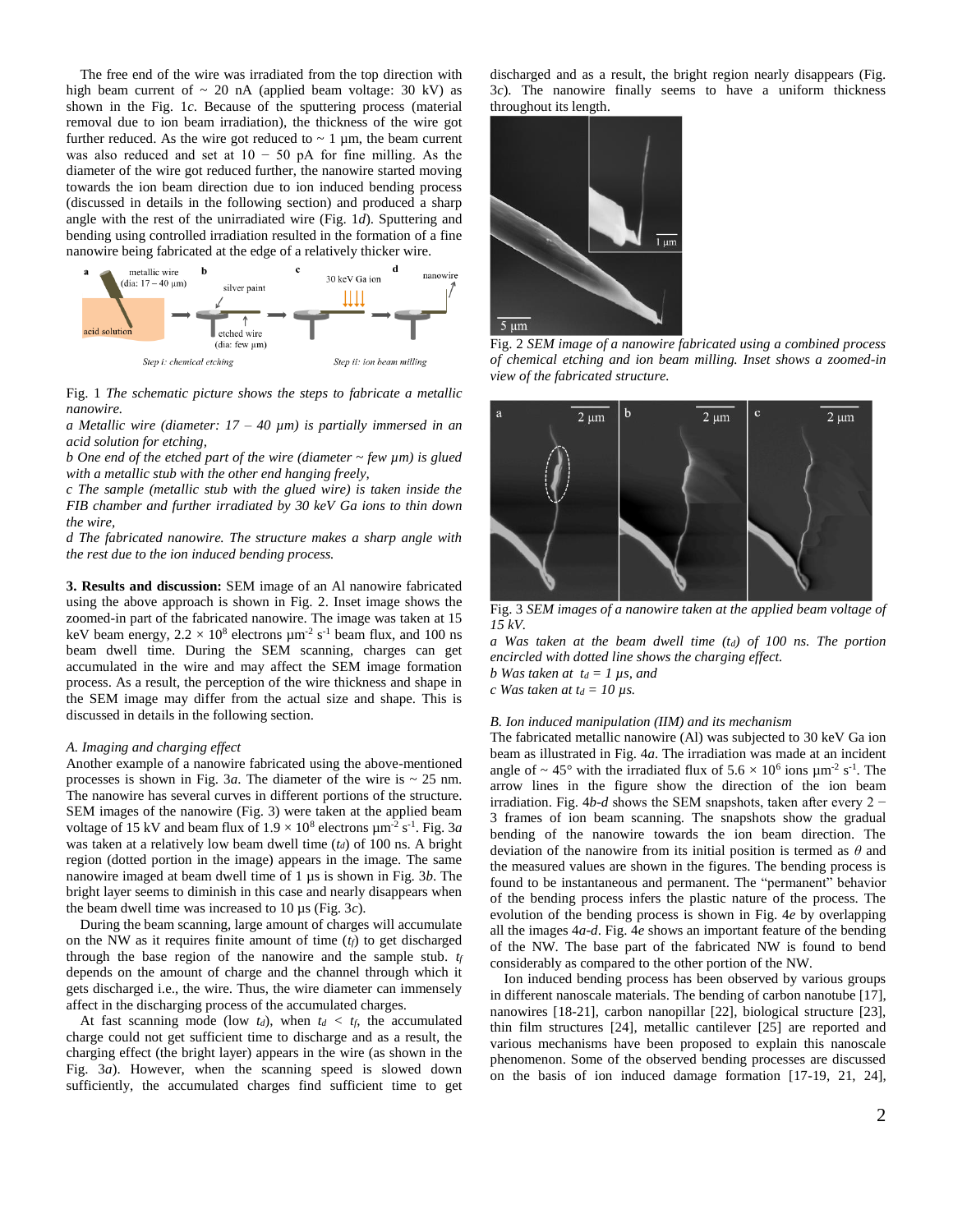whereas in few materials the process has been discussed on the basis of thermal stress developed during ion beam irradiation [22, 23].



Fig. 4 *SEM images showing the bending process.*

*a-d SEM images show the bending process of the metallic nanowire (Al NW) as a result of ion beam irradiation. The arrows indicate the direction of the ion beam irradiation. The bending angle (θ) enunciates the deflection of the NW with respect to its initial position. e Overlapped images show the evolution of the irradiated NW.*

In order to understand the bending phenomenon observed in metallic NWs, an atomistic investigation with the help of a Monte Carlo (MC) program is carried out. When an ion particle enters into the solid material, it interacts with the target atoms and transfers its energy and momentum to the nuclei and electrons of the target atoms. As a result of the collision process, large amount of voids are produced within the interaction region. The interaction process also causes some surface atoms to come out from the material. The amount of voids (vacancies) and sputtering yield highly depends on the incident beam energy, incident angle, the beam type and the target material [26]. In addition to the surface damage and sputtering of the surface atoms, the Ga ions are likely to be doped in the NW. The volumetric change in the NW due to this implantation may be thought to initiate the bending process. In order to bend the NW towards the ion beam side, heavy amount of Ga ions should be implanted on the opposite side of the NWs. The range of the implanted Ga ions irradiated at 45° in the Al NW, calculated by SRIM [27] (a MC based program) is about 15 nm (whereas the diameter of the NW is  $\sim$  25 nm). So a heavy concentration of implanted Ga ions on the rear surface is unlikely. Moreover, as the NW gradually bends, the irradiated angle changes ( $\theta$  increases) and the implanted range decreases [27]. Despite the changes in the implantation ranges of the Ga ions in the NW with  $\theta$ , the wire bends towards the beam direction. Irradiating with low energetic Ga ions on a NW (where the implantation depth is much lower than the wire diameter) also shows bending of the NW towards the ion beam side. The experiments carried out on relatively thicker NWs also show the typical bending of the NWs towards the ion beam side. These observations suggest that the volumetric change caused by the implantation has no significant role in the bending process of these structures.

SRIM results show that irradiating 30 keV Ga ions at an incident angle of 45 $^{\circ}$  on the Al substrate can create vacancies of  $\sim$  326 per ion and surface sputtering of  $\sim$  9 atoms ion<sup>-1</sup>. Kinchin-Pease model is used to calculate the damages. The vacancies are created mostly at the surface level, within  $\sim$  15 nm from the sample surface as shown in Fig. 5. Thus, large number of vacancies and defects are created at the surface layers facing the ion beam. The disturbed/perturbed atoms at the surface layers tend to settle down in a much stable configuration through a reconfiguration process.

Ion beam can also produce significant amount of temperature, which can accelerate the reconfiguration process. MC calculation shows that during the interaction of 30 keV Ga ions with the Al substrate irradiated at 45 $\degree$  incident angle,  $\sim$  65 $\degree$ % of the ion beam energy is converted into phonon generation, mostly contributed by the recoils [27]. Thus, a single ion can raise the temperature to  $\sim 350 \text{ °C}$  within the interaction region. A fraction of heat will be added from the ionization of the electrons as well. As a result, the final temperature is expected to be more than this value. With the subsequent ion beam irradiation, the total temperature is likely to increase. However, there is also dissipation of heat through conduction and radiation. As a result of the dynamic process of heat generation by the ion irradiation and dissipation through conduction and radiation, an equilibrium temperature would be maintained. In order to calculate the saturated heat precisely, a proper nanoscale heat transport mechanism has to be developed. However, as the preliminary calculation enunciates (raise of temperature to  $\sim$  350 °C within the interaction region by a single ion), the temperature raised by the ion beam within the collision cascade region is sufficient to initiate the recrystallization process in the nanowire [28].



Fig. 5 *Shows the 3D vacancy profile in Al material created by 30 keV Ga ions irradiated at 45°.*

As a result of the reconfiguration process, different amounts of stresses are developed across the layers of the system. Schematic Fig. 6 shows the formation of stresses in the NW as a result of the ion beam irradiation. When the surface layers facing the ion beam (L1) shrinks in order to release the stress, this will subsequently affect the connected neighboring layers (the layers, L2, which are not receiving ion beam irradiation but connected with the L1 layers though the atomic bonds) and a new equilibrium shape is achieved with the structure bending towards the ion beam direction. Fig. 6 shows the schematic representation of the bending process; describing the process of ion beam irradiation, subsequent development of compressive and tensile stresses across the surface layers and bending of the nanowire.

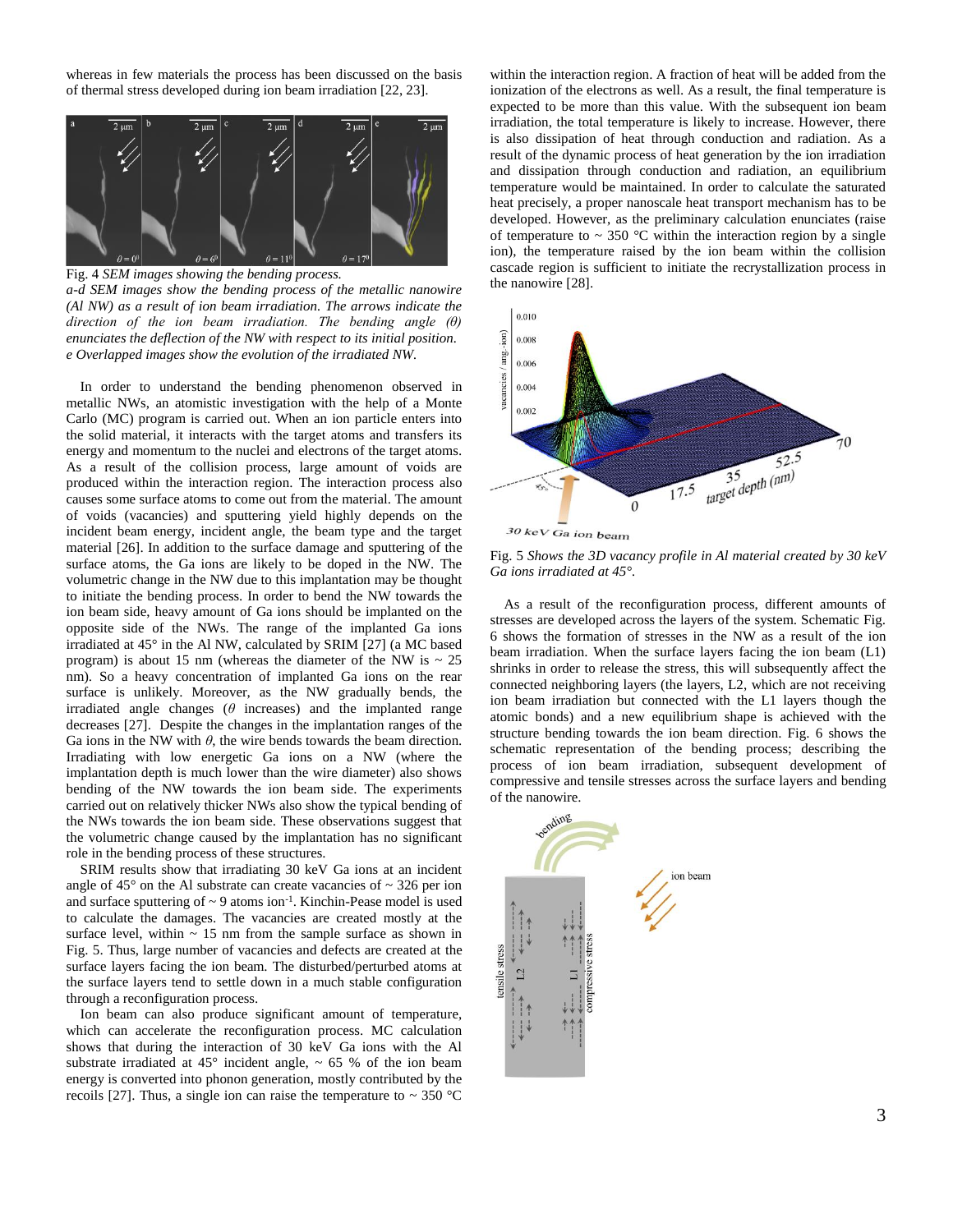Fig. 6 *A schematic picture showing the development of compressive and tensile stress as a result of ion beam irradiation and subsequent bending of the nanowire.*

The amount of damage formation and reconfiguration process in a NW depends on the amount of irradiation received, irradiation angle as well as on the size of the structure; thus, the bending tendency (an outcome of damage formation and recrystallization) of an irradiated structure also depends of these parameters. Due to several curves in the NW (Fig. 4), the NW receives ununiform irradiation throughout its surface. The base portion might have received relatively larger irradiation (due to its geometry) to cause higher tendency of bending and as a result, bending at the base region is comparatively higher than other portions. Due to uneven reception of irradiation by the NW throughout its length, the amount of curvatures also gradually decreases.

The dynamic process of the ion beam induced damage formation and heat generation, dissipation of the heat, subsequent reconfiguration of the damaged layers and stress development across the layers requires a broader theoretical modeling in order to quantify the bending process precisely. Further theoretical investigation on the IIM process will be taken in a future project.

#### *C. IIM in other systems*

Few Cu NWs were fabricated using the same fabrication approach discussed in this article. Subsequently, the fabricated NWs were exposed to the high energetic Ga ions at a particular incidence angle. Similar pattern of bending has also been observed in this case. The shape modification of a Cu NW during the 30 keV Ga ion beam irradiation is shown in Fig. 7*a-c*. The irradiation was made from the top direction.

The top-down fabrication approach employed in FIB processing (ion beam milling) can be efficiently used to fabricate nanostructures of different shape. Using this approach, few Al NWs were fabricated out of an Al substrate. SEM image of an Al NW fabricated using this approach is shown in Fig. 7*d*. The bending of the Al NW towards the side of the ion beam during the 16 keV ion beam irradiation is shown in the Fig. 7*d-f*.

Detail investigation on the dependence of bending affinity on the NW material is not investigated in this paper, however, from the understanding of the bending phenomenon which we explain on the basis of defect formation, reconfiguration process of the damaged layers, and stress generation in the system, it can be urged that even though same amount of dose are provided to different nanowires, the bending affinity would be different in different nanowires.

It is observed that bending is more pronounced wherever there is a change in the wire thickness (Fig. 7*d-f*) as compared to the straighter portions of the wire. This could be because of the fact that at these portions the local irradiation angle is suitable for creating maximum amount of defects, which could lead to the generation of higher amount of stress and hence higher bending tendency. The primary role of the ion induced temperature is expected to be only in the recrystallization process of the NW material. In the case of NW of varying thickness, the temperature distribution and diffusion along the NW would be inhomogeneous and hence the recrystallization process would be ununiform. This is also likely to play a key role in the ununiform bending tendency along the NW.

Experimental observations and our discussion enunciate that ion induced bending phenomenon ought to be a generic process for nanoscale crystalline/polycrystalline materials. This suggests that the IIM technique is also applicable to other nanoscale non-metallic crystalline materials.



Fig. 7 *SEM images of Cu and Al NWs. a - c SEM snapshots showing the bending of a Cu NWs during the ion beam irradiation from the top direction.*

*d - f SEM images showing the bending of an Al NW while irradiated by the 16 keV Ga ion beam. The irradiation was made from the top direction.*

**4. Conclusion:** A fabrication process that combines chemical etching and ion beam milling, to fabricate metallic nanowires is introduced in this paper. The nanowires show a tendency of bending towards the ion beam side during the ion beam irradiation. The bending phenomenon is studied on the basis of vacancy formation and reconfiguration of the damaged layers, stress formation, and releasing the stress through reshaping the structure. Our studies also show the generic nature of the IIM process in crystalline nanoscale structures and provide an understanding of strain formation process in nanoscale metals.

IIM process is instantaneous and permanent and with controlled dose, the NWs can be precisely manipulated. This opens up the feasibility of using IIM as a versatile, material independent manipulating and assembling method. The technique can find potential applications in different branches of nanotechnology. In photonics, for example, nanopillars are grown at a large scale in order to study the efficiency of metamaterials and it is seen that the efficiency depends on the angle made by the pillars with the surface. IIM, which can be used in aligning nanopillars at a large scale, can be very useful in such studies. In SEM/Transmission Electron Microscope (TEM) systems IIM can be useful in maneuvering structures selectively.

**5. Acknowledgments:** The authors acknowledge the technical support provided by the staff at Ion beam lab, IIT Kanpur and Kelvin nanocharacterization center, University of Glasgow. We are grateful to NSTI, Department of Science and Technology, India, IIT Kanpur, and EPSRC (EP/K018345/1), UK for the financial supports.

#### **6. References:**

[1] Li Y., Qian F., Xiang J., Lieber C. M.: 'Nanowire electronic and optoelectronic devices', Mater. Today, 2006, 9, pp. 18-27.

[2] Duan X., Huang Y., Cui Y., Wang J., Lieber C. M.: 'Indium phosphide nanowires as building blocks for nanoscale electronic and optoelectronic devices', Nature, 2001, 409, pp. 66-69.